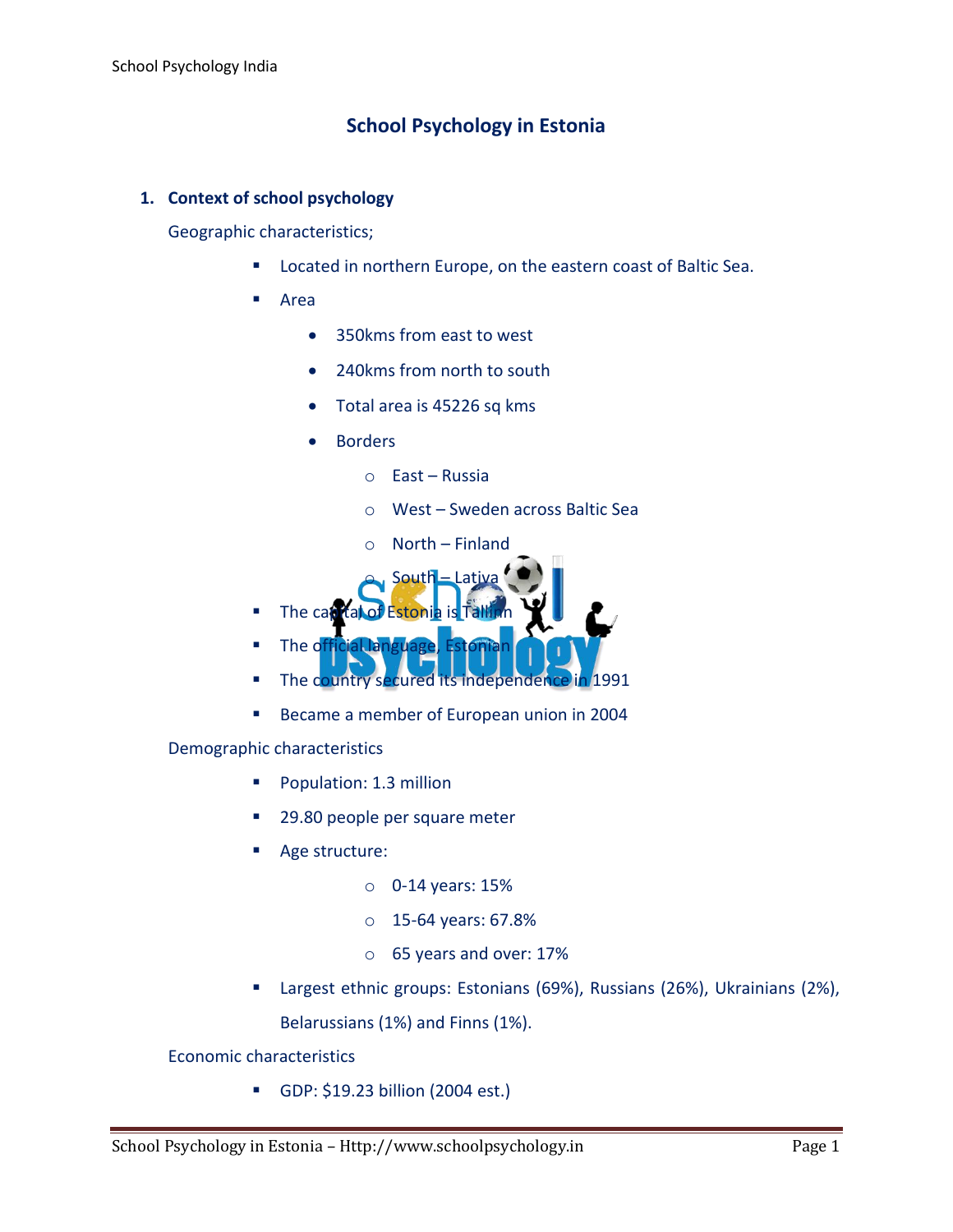- Per Capita  $$14,300$
- Trading Partners Finland, Sweden and Germany
- Strongest Industrial Areas Telecommunication and Electronics

## Educational system

- Number of Students (2005 est)
	- o 288,600 Students
		- 18,800 in basic schools
		- 42,100 in secondary schools
		- 29,900 in vocational institutions
		- 67,800 in universities
	- o 52,900 in pre schools (2006 est)
	- o 5065 children in special schools
	- o 1859 studying in special classes at main stream schools
	- $\circ$  20,252 children through inclusive education
- Pre School until age of Seven (Voluntary
	- - o Until three Crèches ery Schools
		- o Special Pre Schools for children in need
- Primary School starts at age seven and lasts for nine years
	- o First six years are called as primary
	- o Next three years
		- **Upper Secondary School**
		- **Vocational School**
- Schooling is compulsory from seven to seventeen years and free through municipal schools
- Class size
	- o Basic School 24
	- o Upper School 36
- Each school develop its curriculum based up on the national curriculum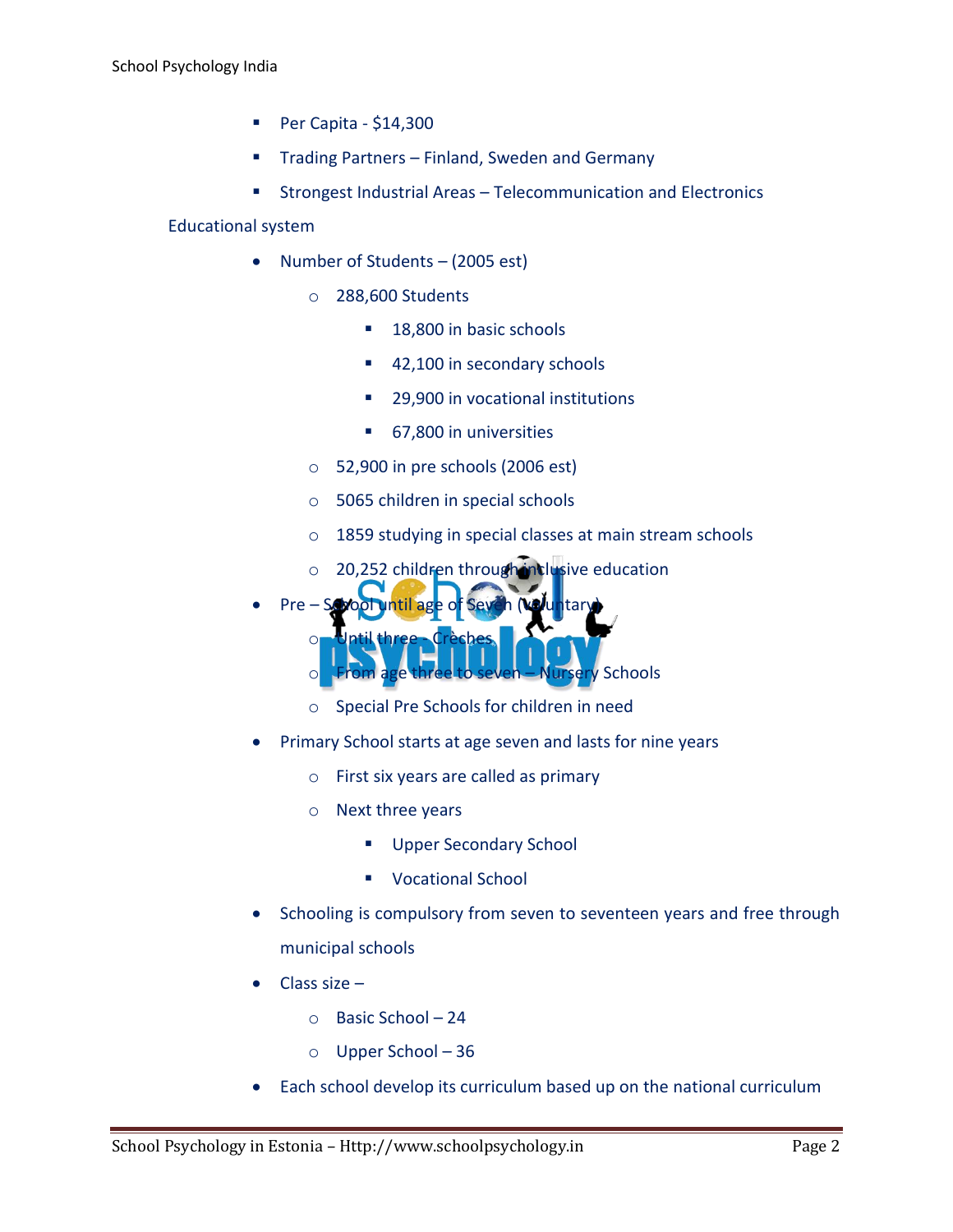# **2. History and current status of school psychology**

- o First instance of School Psychology Department of School Psychology was emerged in the University of Tartu, 1968
- o Soviet Period (1970 1991)
	- **School Psychology introduced by Kalju Toim, Univeristy of Tartu, Heino** Liimets and Juhan Soerd, Pedagogical Institute of Tallinn.
	- First School Psychologist Lia Hanso (1975)
	- **UCCALIAGER 19.4 Vocational Training and Career Planning were given more importance.**
	- **Vocational Centers started in 1970s.**
	- In 1988 most of the centers got closed except two in Tallinn and Tartu
	- Before 1991, there were 66 school psychologists
- o Independent Republican Period (after 1991)
	- **More than 150 persons are currently employed**
	- Most of them are appointed  $\lim_{n \to \infty}$  one school serving to the needs of  $600$  child
	- Distance between schools and lack of imancial resources restricts the professionals from practicing in many schools
	- Average monthly salary 467 euros (2004 est)
	- Job prospects and stability are good at major cities but lacks in other places

#### 3. I**nfrastructure of school psychology**

- **The Union of Estonian Psychologists (1988) and The Union of Estonian School** Psychologists (1992) are the two professional psychologists serving the interests of school psychology.
- **The Union of Estonian Psychologists is the licensure body for school and clinical** psychologists.
- The Union of Estonian School Psychologists started with 30 members now have 133 members.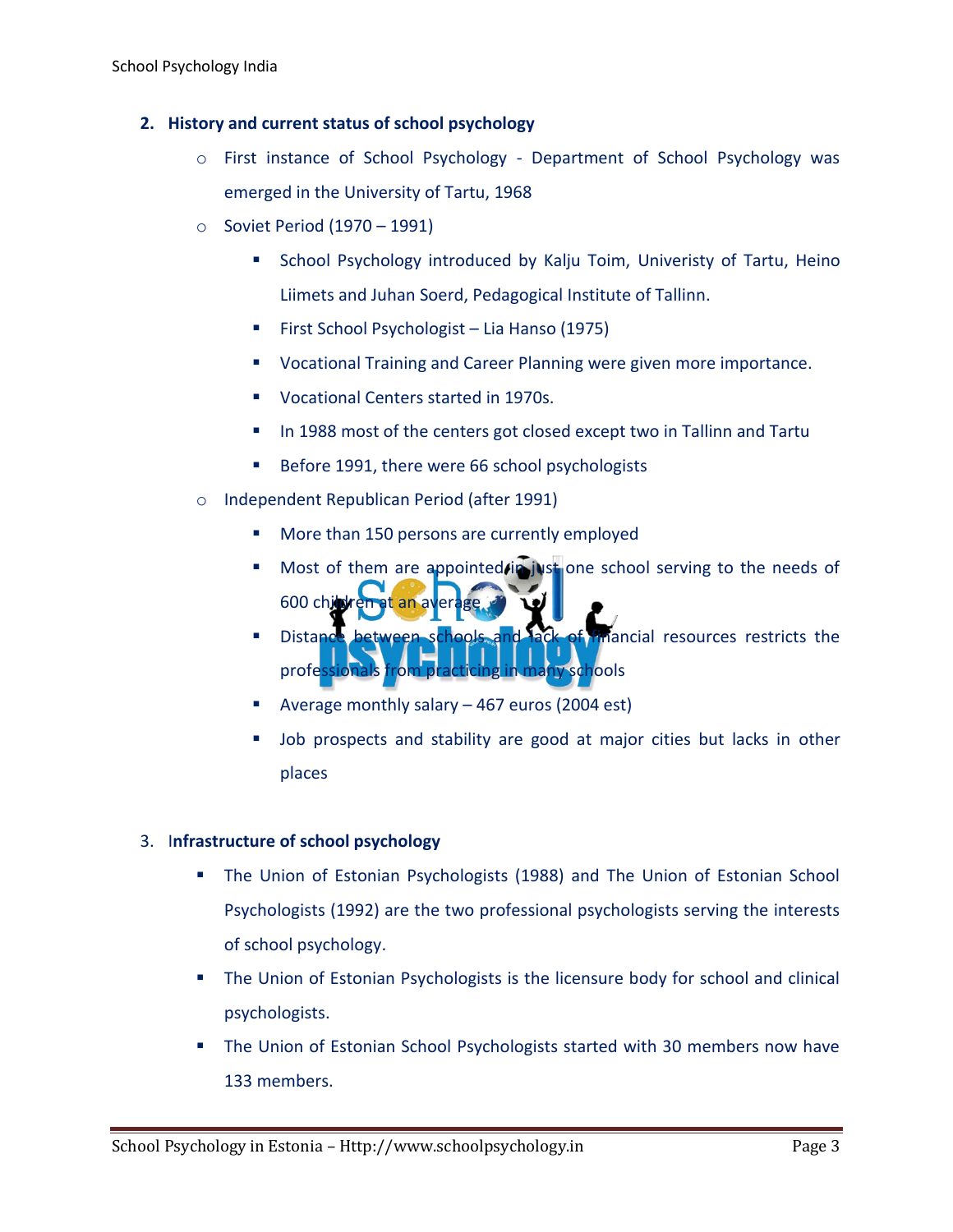- The Union of Estonian Psychologists has a newsletter, Education a monthly journal, weekly Teachers Newspaper.
- National School Board issued a school psychologist job description in 1995
- According to qualification standards issued in 2005, a school psychologist must have a Bachelors level in psychology but these standards were not met.
- **School Psychologists follow the code of International School Psychology** Association

# **4. Preparation of school psychologists**

- New Curricula introduced in 2002
	- a) Bachelor's (three years)
	- b) Masters (two years)
	- c) Doctoral (four years)
	- New Curriculum focuses on making the a school psychologist as scientist and practitioner
	- Bachelor's
		- $\circ$  120
		- o Optional papers have the choice of learning school psychology
		- o Offered at University of Tartu, University of Tallinn, and Nord
	- Masters (two years)
		- o 80 credits
		- o Specialization available in fields like psychology, clinical psychology, school psychology, counseling, health psychology and social psychology
		- o This level is needed to work in schools
	- Qualification Required
		- o Qualification Level III Requirement
			- **Bachelors in Psychology with 4 credits in school psychology**
		- o Qualification Level IV Requirement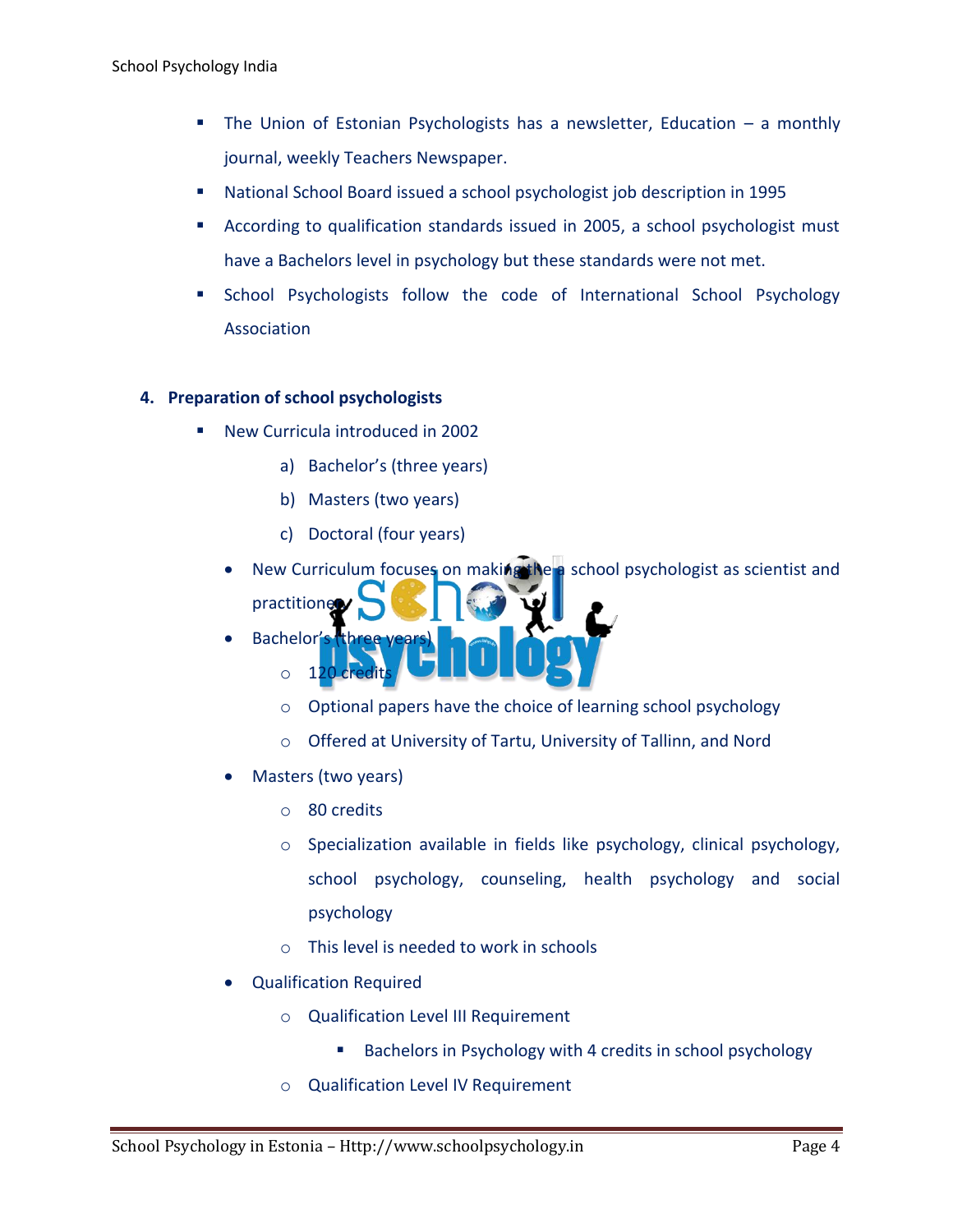- **Masters or Bachelors in psychology**
- 40 credits in service training
- **Three years work experience**
- o Qualification Level V Requirement
	- **Masters in psychology**
	- 20 credits in- service training
	- **Ten years of work experience**
	- **Publication in education psychology journals**
- o Straight route one
	- **Master of Psychology at University of Tartu**
	- Nine person have completed till 2012
- o Straight route two
	- **EXECOMPLE COMPLETED EXECUTE:** Completing bachelors or masters in psychology
	- Participation in-service training

 $Mo$ om University of Tartu

- **5. Roles, functions, and responsibilities of school psychologists**
	- Roles differ from school to school and area to area.
	- Roles include
		- o Counseling
		- o Consultation Services
		- o Testing and Assessments
		- o Organizational and program development services

#### **6. Current practice impacting school psychologists**